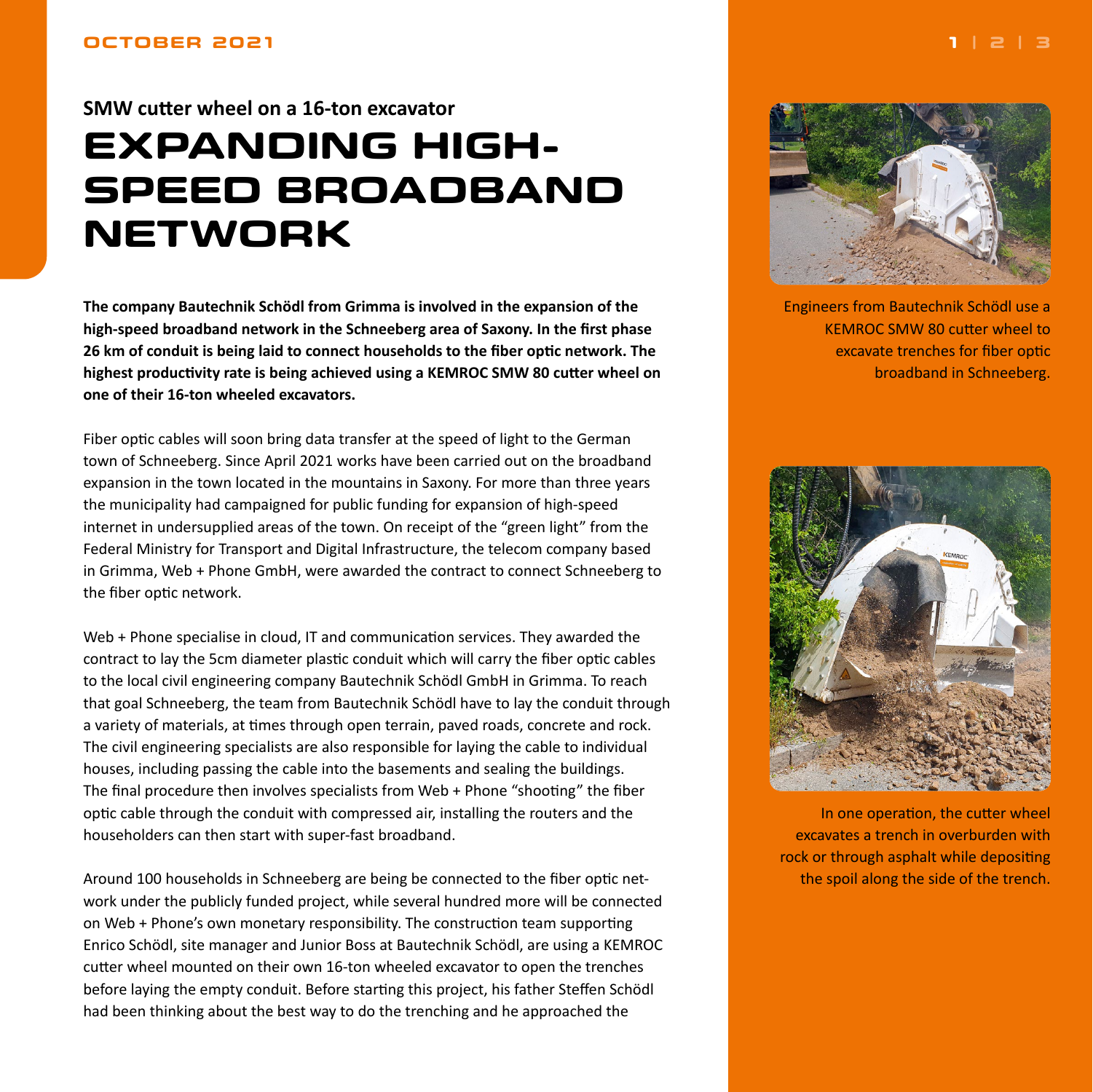#### <span id="page-1-0"></span>**OCTOBER 2021 [1](#page-0-0) | 2 | [3](#page-2-0)**

manufacturer KEMROC to request a trial with the cutter wheel. Following positive test results, KEMROC service manager Marco Schön supplied an SMW 80 (nominal power 80 kW) to the site, installed it on the excavator, and set up the hydraulics to match the requirements of the cutter wheel attachment.

### **Grinding, laying, filling, compacting**

In line with the catchy slogan, "Revolution of Cutting", KEMROC's range of specialist attachments continue to work when other attachments have reached their limits. The SMW range of cutter wheel attachments from KEMROC were designed specifically for the excavation slots and narrow trenches in soft and medium to hard rock. Available in three sizes, they can be mounted on excavators from 10 to 40-ton operating weight and they can excavate slots and narrow trenches – especially for laying cables, to depths of 1,000 mm. In practice, when excavating in rock and other hard materials, the wheel is gently worked into the ground until the support frame rests firmly on the ground. The cutter wheel is then pulled towards the excavator or the excavator tracks in reverse. The spoil or cut material is guided out of the trench and deposited along the side of the trench.

Working in this way, a six-man team has achieved record progress rates in Schneeberg since April 2021. The excavator and an assistant open the trench and make sure all health and safety measures are in place. Two men lay the empty pipe and the more specialists are responsible for covering the pipe with a layer of sand, backfilling and compacting. "In this way, we make much better progress than using conventional saws and excavators", commented Enrico Schödl, "and compared to another company operating in Schneeberg on the same project using a tractor with a rear mounted cutting attachment, our tool combination has proven to be far more manoeuvrable. We can adjust our cutter attachment with its endless turning rotator to any angle to suit ground conditions without having to move the excavator."

Depending on material and ground conditions, the civil engineering professionals achieved some impressive advance rates. They ranged from 30 m/h in standard depth asphalt covered paving to over 80 m/h in frost protection layers and up to 100 m/h in open topsoil. The state certified civil engineering foreman Enrico Schödl was also impressed with the economics of this excavating method. While excavating the 13 to 15 cm wide trench in asphalt, the cutter wheel produces a finely ground, homogenous material which can be used for backfilling on top of the sand layer covering the pipe. As a result, significant savings are achieved by not having to transport or purchase backfill.

In total, the public funding will cover the cost of laying 26 km of optic fiber as well as all the associated house connections. From April till September 2021, the Bautechnik



The exposed trench is ready to take the empty conduit which is protected by a layer of sand and the filled and compacted.